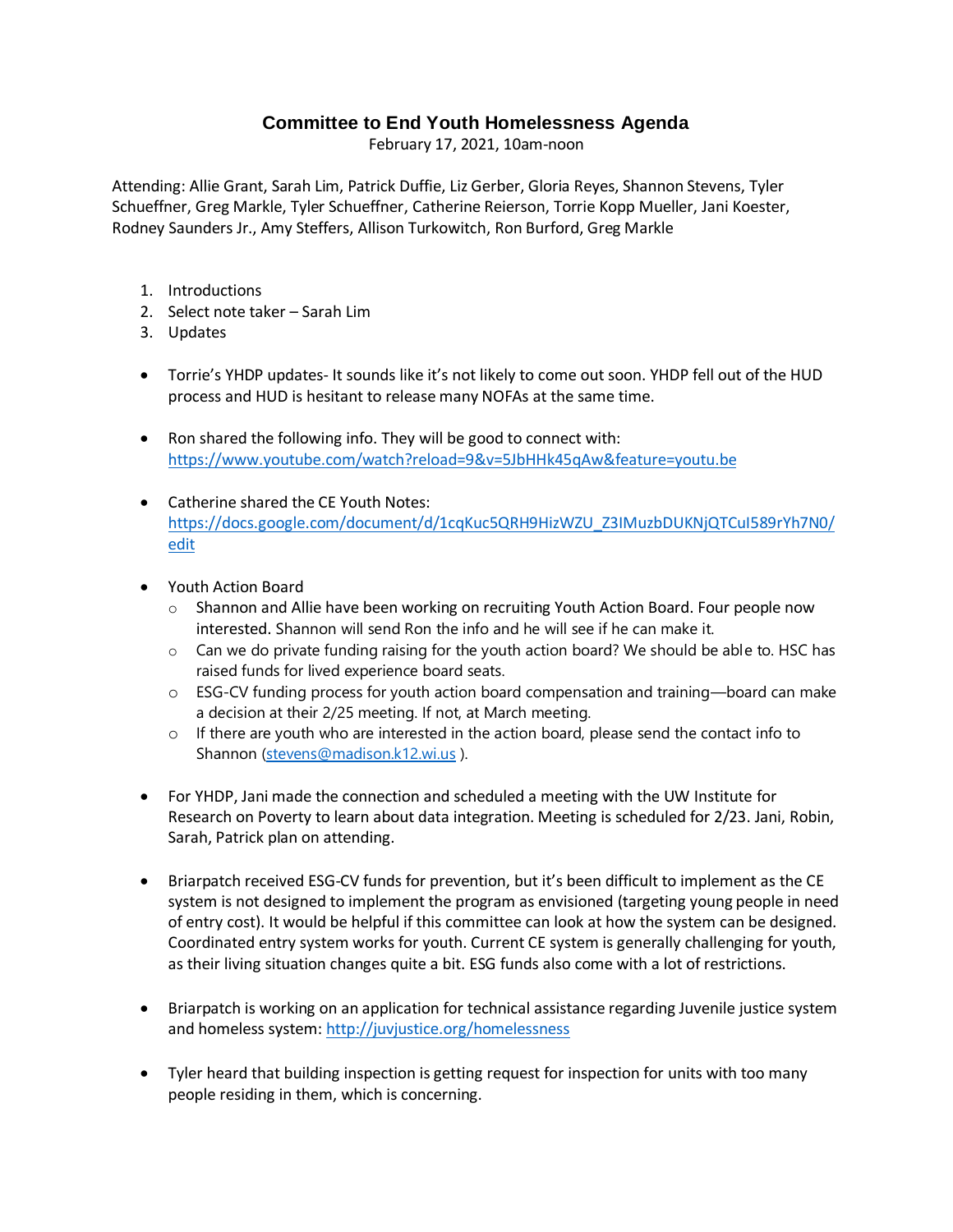- o There are discussion for alternative housing models such as cooperative models of housing. We need education regarding housing instability among people of color and racism in housing policies.
- $\circ$  Building inspections can only be done from complaints and the issues are addressed with property owners, not tenants. Typically the reasons for the occupancy limits are public health and fire. But who are being targeted? It can be used to pursue eviction. Ron shared stories on how black and brown families are targeted.
- o How can we proactively engage in such conversations? Doubled up workgroup is working on media blitz about doubled up families to raise awareness.
- $\circ$  Youth homelessness can be caused when youth turn 18 and their status affect the family benefits, which is a significant issue.
- Any updates on unused dorm for alternative housing? Greg reached out to a contact will follow up.
- We have a lack of housing options for men, men with AODA issues, young fathers.
- Supporting and empowering youth to have a voice and advocate for these systematic issues is important.
- Allie researched system mapping. Link to Examples of Systems Mapping: [https://docs.google.com/document/d/1jrobJ7FLIfcDuHMTwVgGW2ToJKeT-](https://docs.google.com/document/d/1jrobJ7FLIfcDuHMTwVgGW2ToJKeT-ZCjFbmfBpi87Ho/edit)[ZCjFbmfBpi87Ho/edit](https://docs.google.com/document/d/1jrobJ7FLIfcDuHMTwVgGW2ToJKeT-ZCjFbmfBpi87Ho/edit)

## Link to Systems Mapping Spreadsheet:

[https://docs.google.com/spreadsheets/d/1LgsX1cRLdEPSGQsJq5L1872jG9Ze](https://docs.google.com/spreadsheets/d/1LgsX1cRLdEPSGQsJq5L1872jG9Ze-nhE8jdr0WeJR1A/edit?usp=sharing)[nhE8jdr0WeJR1A/edit?usp=sharing](https://docs.google.com/spreadsheets/d/1LgsX1cRLdEPSGQsJq5L1872jG9Ze-nhE8jdr0WeJR1A/edit?usp=sharing)

4. The committee reviewed the 2021 priorities and assigned tasks.

## 2021 Priorities:

- 1. **YHDP application** (Torrie, Gloria)
- 2. **Raise awareness and provide advocacy around youth homelessness**
	- a. Create concise overview of issue and needs that can be shared with providers and community members (Allie, Sarah, Liz G.)
	- b. Create current system map (Tyler, Alex)
- 3. **Identify vision of where we want to go as a community and strategies to get there (e.g. youth specific Coordinated Entry and Priority List)**
- . Research models for youth housing and Coordinated Entry (Patrick, Jani)
- 4. **Reach out to and connect with BIPOC groups, new agencies, larger mainstream providers, housing developers to learn, ask for feedback, and develop a shared vision (after #2 and #3)**
- Reach out to individual agencies (Allie, Gloria)